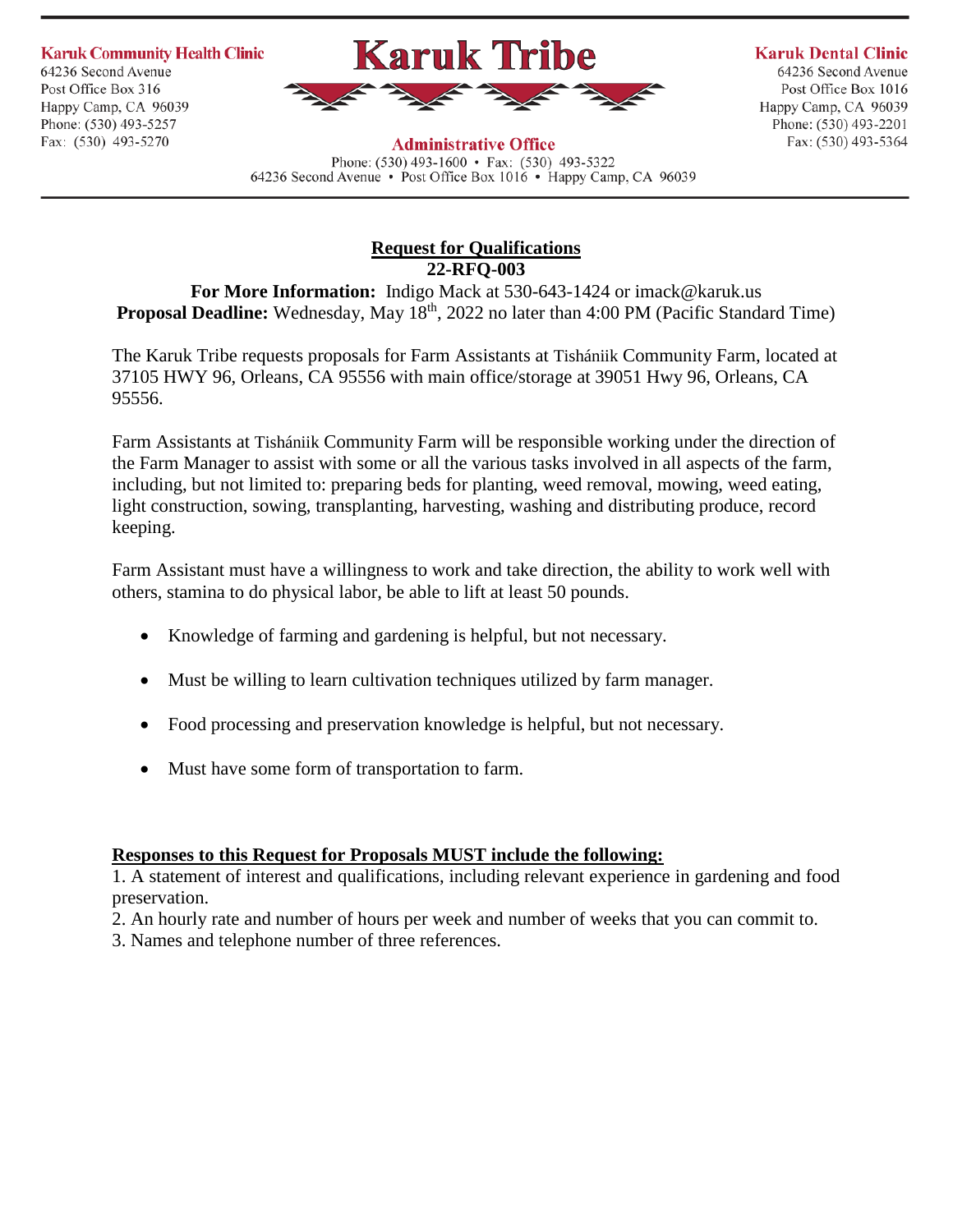**Responses must be hand, mail, or email delivered by Wednesday, May 18th, 2022 no later than 4:00 p.m. (Pacific Standard Time) to:**

Emma Lee Perez, Contract Compliance Specialist Karuk Tribe – Administration Office 64236 Second Avenue P.O. Box 1016 Happy Camp, CA 96039 Faxes will NOT be accepted Emails will be accepted at: emmaleeperez@karuk.us

**Indian Preference will apply in the selection process in accordance with the Tribal Employment Rights Ordinance (TERO) and/or Indian Preference Act of 1934 (Title 25, USC, Section 47), based on funding source requirements.**

**All contracts that exceed \$2,500.00 shall be subject to a two percent (2%) Tribal Employment Rights Fee in accordance with the TERO Ordinance.**

**If applicable, construction contracts in excess of \$2,000, when required by Federal grant program legislation, are subject to compliance with the Davis-Bacon Act (40 USC 276a to a-7) as supplemented by Department of Labor regulations (29 CFR part 5).**